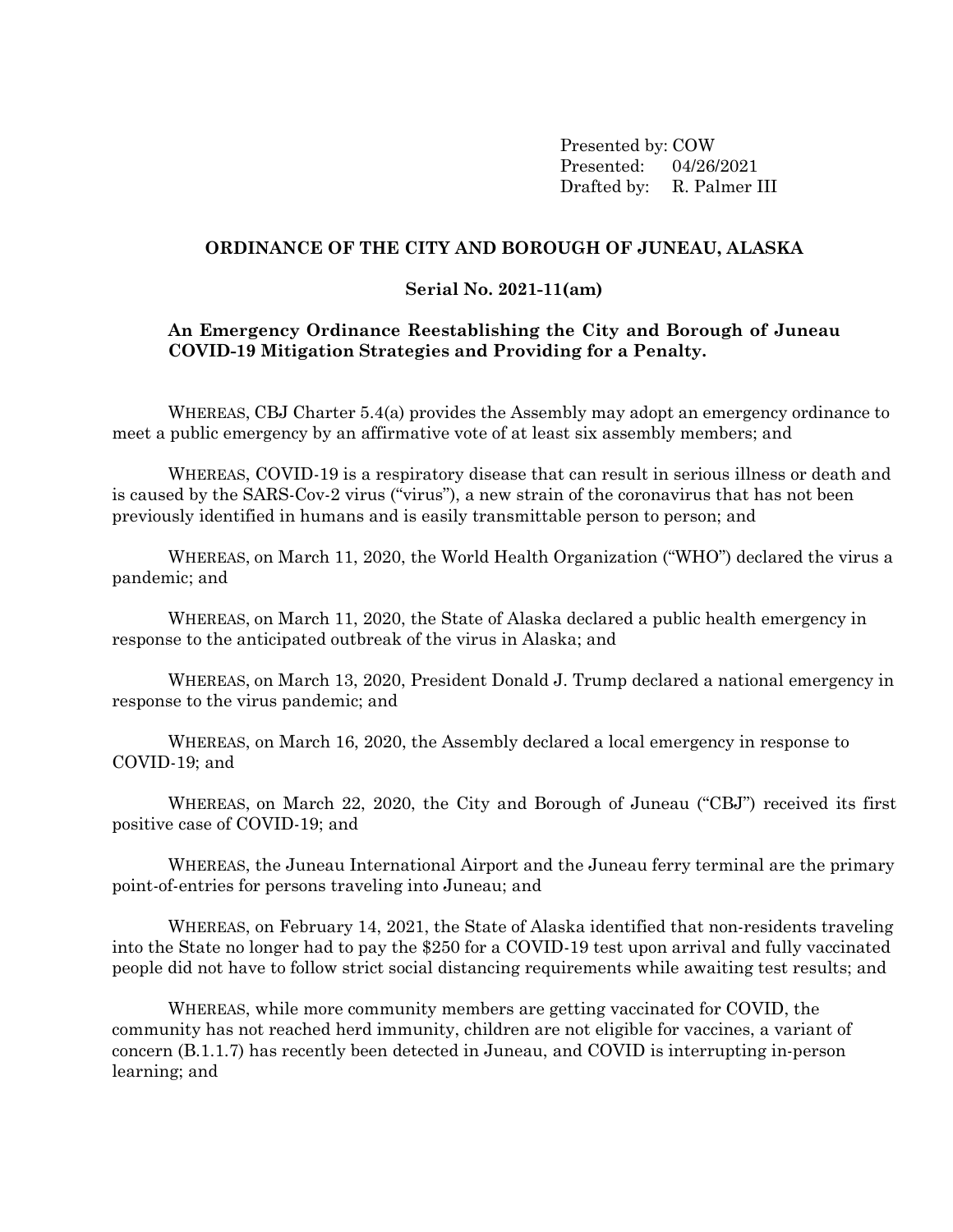WHEREAS, Alaska continues to experience a substantial increase in COVID-19 cases, like the rest of the United States, with multiple regions in Alaska at a high alert level; and

WHEREAS, as of April 21, 2021, there have been more than 1389 confirmed cases in the City and Borough of Juneau, of which a substantial percentage are travel related or attributable to community spread; and

WHEREAS, the updated COVID-19 Mitigation Strategies will help provide better structure and certainty as the community balances the needs to mitigate harm from COVID-19 and keep the economy open.

THEREFORE BE IT ENACTED BY THE ASSEMBLY OF THE CITY AND BOROUGH OF JUNEAU, ALASKA:

**Section 1. Classification.** This ordinance is a noncode ordinance.

**Section 2. COVID-19 Mitigation Strategies.**

(a) **Adoption.** The City and Borough of Juneau COVID-19 Mitigation Strategies identified in Exhibit A are adopted.

(b) **Determination of Incident Risk Level.** The Manager is authorized to determine which Incident Risk Level best fits the City and Borough of Juneau based on a comprehensive range of public health factors related to COVID-19.

(c) **Public Notice.** The Manager shall conspicuously identify the Incident Risk Level on the City and Borough of Juneau's webpage and widely distribute public notice when the level changes.

### (d) **Exemptions.**

- (1) **Exemption Request**. An entity or person may request an exemption from the COVID-19 Mitigation Strategies by submitting a site specific COVID-19 Mitigation Plan to the CBJ Emergency Operations Center by emailing [covidquestions@juneau.org.](mailto:covidquestions@juneau.org) The Emergency Operations Center may issue an exemption if the COVID-19 Mitigation Plan has sufficient measures and policies to mitigate the spread of COVID-19 in light of the Incident Risk Level.
- (2) **Public Records**. All exemption requests, communication, and responses are presumptively public records. If an entity or person requests that the City and Borough of Juneau withhold any information contained in your COVID-19 Mitigation Plan from public release because the information is protected under AS 40.25.120(a), you must submit the following information with the request:
	- (A) Identify each set of discrete information that the entity or person asserts is confidential;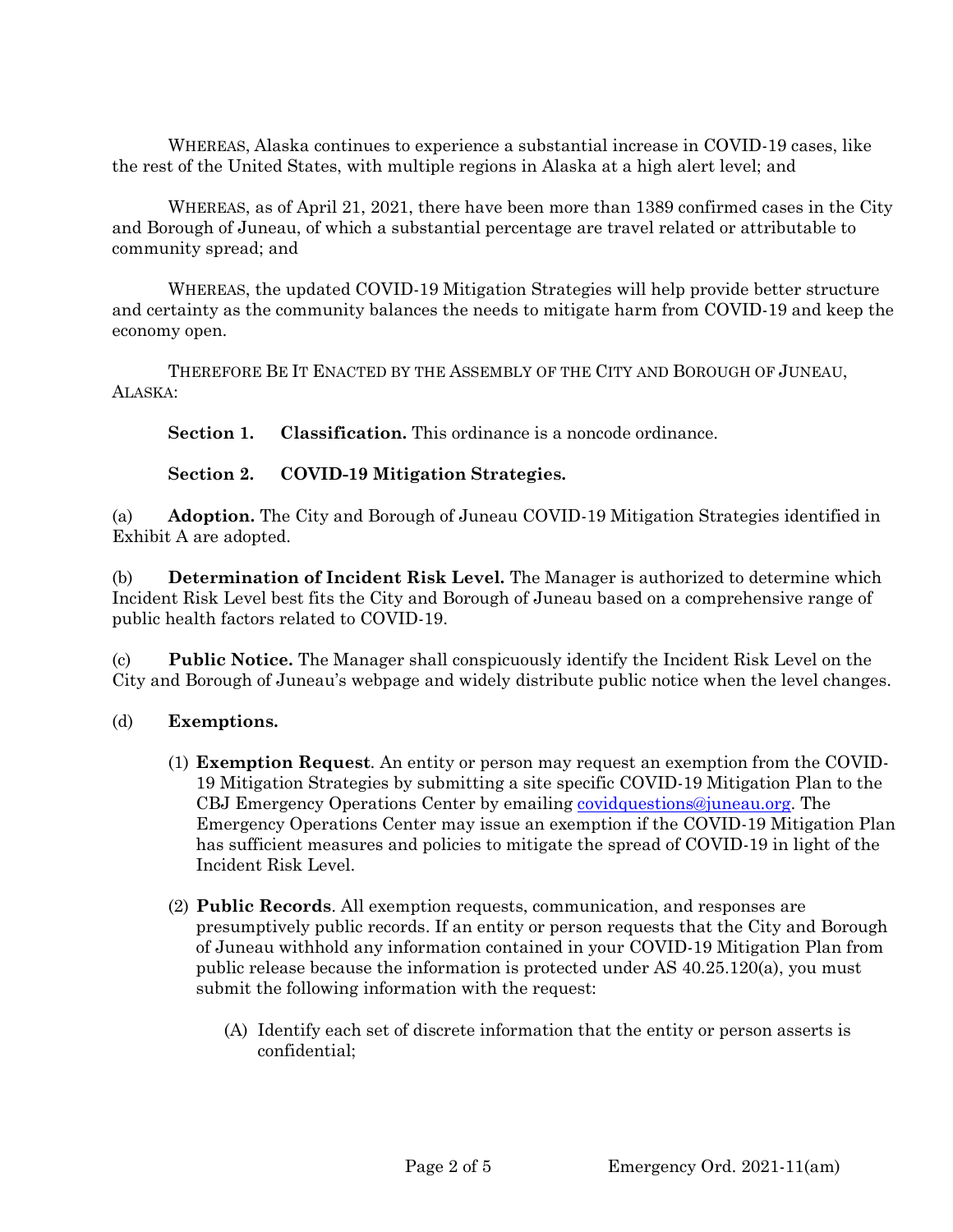- (B) Identify each specific legal authority that the entity or person asserts applies to each such set of information; and
- (C) For each such set of information, explain why the entity or person asserts the information is confidential based on each legal authority the entity or person asserts applies to that information.

Should the City and Borough of Juneau receive a request for records under the Public Records Act applicable to any item marked confidential, the City and Borough of Juneau should notify the person or entity asserting confidentiality as soon as practicable prior to making any disclosure. The person or entity asserting confidentiality acknowledges it has five (5) calendar days after receipt of notice to notify the City and Borough of Juneau of its objection to any disclosure, and to file any action with any competent court to protect its interests. Should the person or entity asserting confidentiality fail to notify the City and Borough of Juneau of its objection or fail to file suit within five (5) calendar days, the CBJ may disclose the records.

(e) **Violation.** A person who violates a mitigation strategy in Exhibit A shall be subject to a civil fine not to exceed \$25.00 per violation, which shall be considered incorporated into CBJC 03.30.070(a); payment of the civil fine shall be accepted in satisfaction of the violation; and the violation shall be subject to CBJC 03.30.070(b)-(c) and CBJC 03.30.075-03.30.085. In addition to a civil fine, the City and Borough of Juneau may use all available civil enforcement options (i.e. injunction, revocation of certificate of occupancy, civil lawsuit, etc.) to assure compliance with this ordinance.

(f) **Amendments.** The Manager shall keep Exhibit A consistent with Centers for Disease Control and Prevention (CDC) guidance and present the revisions to Exhibit A at regular or special Assembly meetings for ratification.

# (g) **Mask or Face Covering Mandate.**

- (1) **Requirement.** All individuals must wear a mask or a face covering over their nose and mouth (i) as provided for in Exhibit A; (ii) when using public transportation, like Capital Transit; and (iii) when entering an area that is posted requiring use of a mask or face covering. This ordinance is subject to the conditions and exceptions stated below.
- (2) **Face Shield.** A face shield is generally not permitted in lieu of a mask or face covering because face shields are less effective in stopping the spread of COVID-19. However, a face shield may be permitted in lieu of a mask or face covering for the following individuals, who must wear a face shield whenever a mask or face covering would be required unless it is impossible to do so:
	- (A) Any individual who cannot tolerate a mask due to a physical or mental disability;
	- (B) Individuals who are communicating with someone who is deaf or hard of hearing; or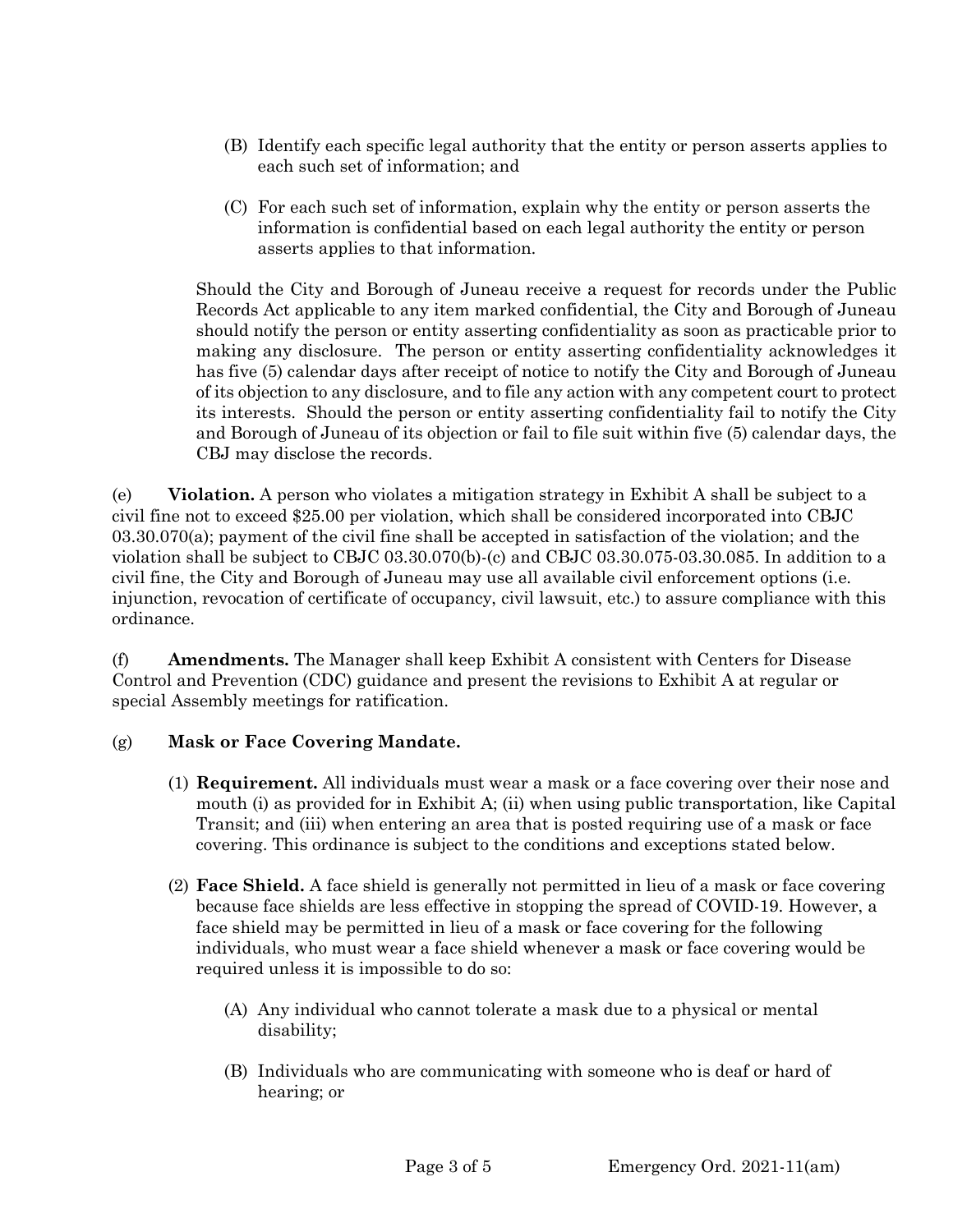- (C) Individuals performing an activity that cannot be conducted or safely conducted while wearing a mask (for example a driver experiencing foggy glasses, a dental patient receiving care, or an equipment operator where there is a risk of dangerous entanglement).
- (3) **Employment.** Employers are responsible to make sure employees who are present in the workplace have access to and wear masks or face coverings as required by this ordinance.
- (4) **Exceptions.** This ordinance does not apply to the following categories of people or activities:
	- (A) Any child under the age of 2 years. These very young children should not wear a face covering because of the risk of suffocation. Additionally, masks are recommended, but not required for children ages 2-5. Daycare settings that serve preschool children are encouraged but not required to enforce mask usage for children age 2 and older.
	- (B) Individuals who are incarcerated, in police custody, or inside a courtroom; these individuals should follow guidance particular to their location or institution.
	- (C) Musicians, presenters, ministers, and others communicating to an audience or being recorded, for the duration of their presentation/practice/performance where mask usage impairs communication, and so long as safe physical distancing is maintained.
	- (D) Individuals removing their mask or face covering to eat, drink, or briefly scratch an itch.
	- (E) Employees within their own fully enclosed office or workspace, and employees within an unenclosed workspace if they are totally alone.
	- (F) Individuals doing high intensity exercise outdoors.
- (5) **Denial of Service.** A person violating this ordinance is prohibited from entering, occupying, or remaining in the setting in which a mask or face covering is required. Provided, however, that this ordinance shall be applied in a manner consistent with the Americans with Disabilities Act (ADA) and any other applicable provision of law. Businesses and the City Manager, for City and Borough of Juneau facilities, may choose to allow individuals who request an accommodation under the ADA to wear a face shield, or may consider accommodating these individuals through alternative means of providing goods or services, such as curbside, delivery, or telephonic service.
- (6) **Proof of Medical Reason or Disability.** If a person declines to wear a mask or face covering because of a medical condition or disability as described above, this ordinance does not require them to produce medical documentation verifying the stated condition or disability.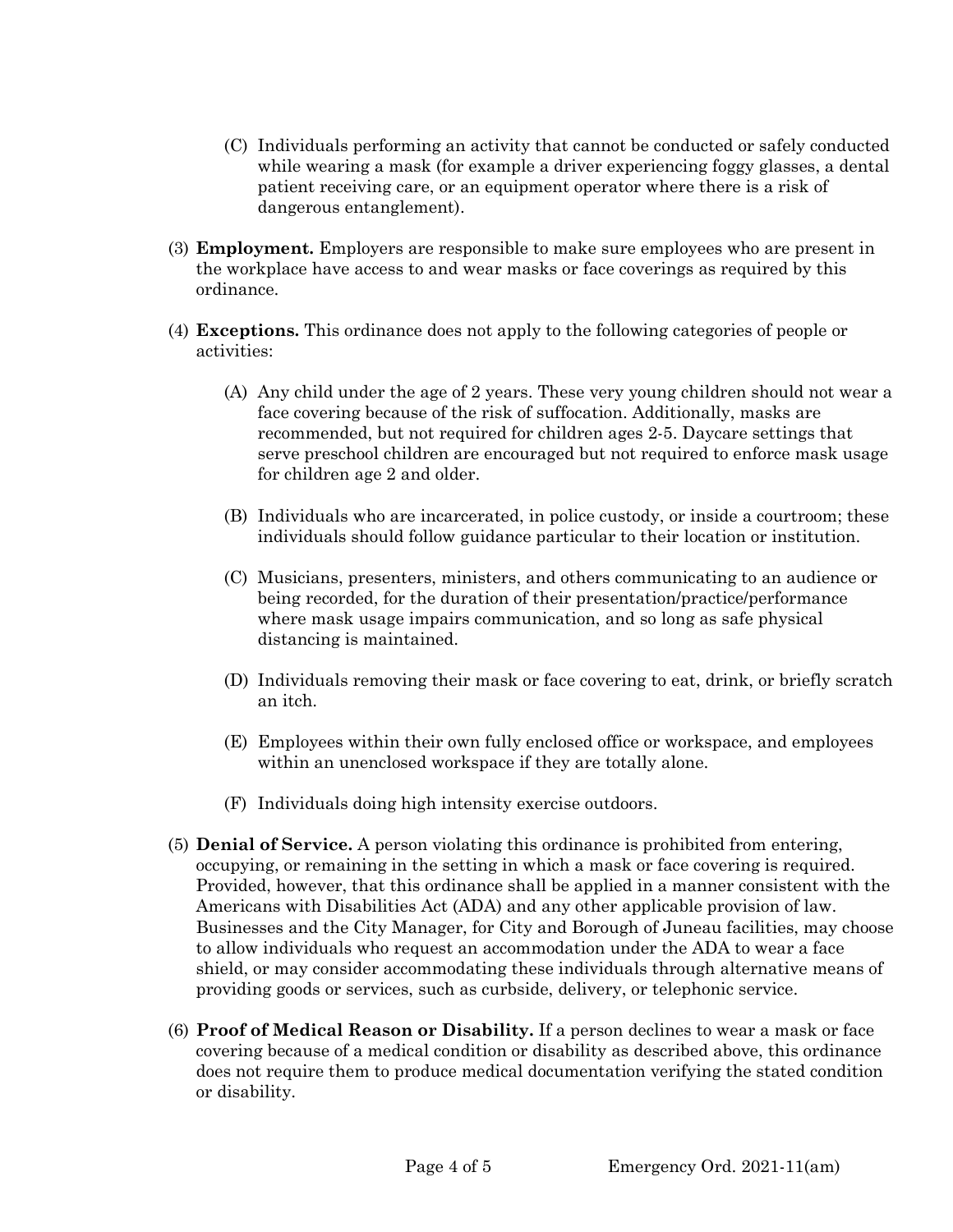# (7) **Additional City and Borough of Juneau Facility Provision.**

- (A) **Notice.** The City Manager is required to identify and conspicuously post notices for those City and Borough of Juneau public facilities or areas of public facilities in which people are required to wear a mask or face covering. The Manager should post face covering notices in public facilities and areas of public facilities in which maintaining six feet separation between people is difficult or where there are insufficient physical barriers to keep people six feet apart.
- (B) **Provision of Face Covering.** For people who cannot afford or locate a face covering, the Manager shall make a face covering available on every Capital Transit bus and at any facility owned by the City and Borough of Juneau that requires a mask or face covering.

# (8) **Definitions.**

- (A) "Mask" means a medical grade mask (i.e. N95).
- (B) "Face covering" means a cloth, polypropylene, paper, or other face covering that covers the nose and the mouth and that rests snugly above the nose, below the mouth, and on the sides of the face. The following are not face coverings because they allow droplets to be released: a covering with a valve designed to facilitate easy exhalation; mesh masks; lace masks; other coverings with openings, holes, or visible gaps in the design or material.
- (C) "Face shield" means a clear plastic shield that covers the forehead, extends below the chin, and wraps around the sides of the face.

**Section 3. Repeal of Emergency Ordinance 2020-61.** Given the updated COVID-19 Mitigation Measures in Exhibit A as provided for in this ordinance and the conflicts with the mask mandate in Emergency Ordinance 2020-61, Emergency Ordinance 2020-61 is repealed. The mask mandate continues as provided for in this ordinance.

**Section 4. Effective Date.** This ordinance shall be effective immediately after its adoption. This ordinance expires at 12:01 a.m. on July 31, 2021, unless terminated earlier by the Assembly by motion.

Adopted this 26th day of April, 2021.

Beth A. Weldon, Mayor

Attest:

Elizabeth J. McEwen, Municipal Clerk